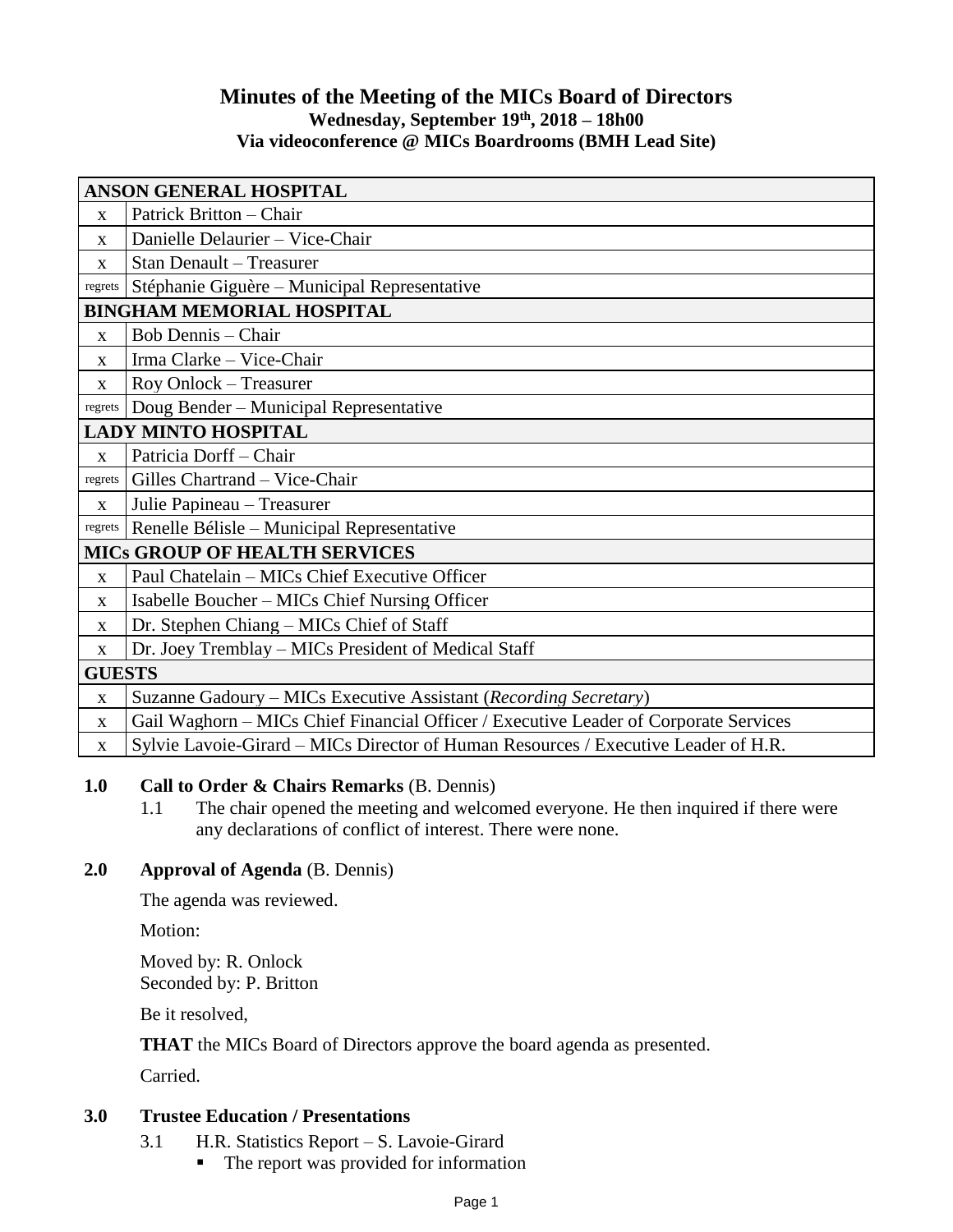- The Director of H.R. provided a snapshot of the HR statistics and staffing demographics as well as Labour Relations
- Director of HR oversees Human Resources, Employee Health and Occupational Health & Safety, Learning & Development and Allied Health Professionals
- Staffing Demographics: MICs employs 368 Team Members, 207 of whom are fulltime and 161 are part-time; breakdown of staff by base site are: LMH - 113, AGH - 79, SCM - 73, BMH - 68, VM - 35; the average age is 41; we are working with a multi-generational workforce which is mostly female dominated; 79% have less than 10 years of experience so we have a lot of new staff; the number of hires per year since 1980 is steadily increasing
- Recruitment and Retention: we are actively recruiting for 1 general surgeon and 5 physicians by attending recruitment fairs and advertising
- Special Events: Safety BBQs, Long-Term Service Awards, etc.
- Labour Relations: majority of workforce is unionized; steadily working on better labour relations; have made great strides with ONA
- Board members were invited to ask questions
- Shared positions are: Infection Prevention and Control, EH/OH&S, Learning & Development; some of our front line workers sometimes work at more than one site

# **4.0 Approval of Minutes (B. Dennis)**

4.1 Minutes of the MICs Board of Directors meeting held June 20<sup>th</sup>, 2018 were provided for information.

Motion:

Moved by: I. Clarke Seconded by: P. Dorff

Be it resolved,

**THAT** the MICs Board of Directors approve the minutes of the meeting held June 20<sup>th</sup>, 2018 as presented.

Carried.

# **5.0 Follow-Up Items**

- 5.1 Review of the 2018-2019 Board Work Plan
	- The Board Work Plan was reviewed for the month of September.
	- Some of the items are a placeholder from last year.
	- There was no board orientation as there were no new board members.
	- Benchmarking link will be distributed as soon as it is received from the GCE.

# **6.0 MICs Finance**

- 6.1  $\frac{\text{July } 2018 \text{ Financial Statements}}{\text{Statements}} \text{G}$ . Waghorn
	- Chief Financial Officer gave a brief overview of the financial statements for all sites.

**BMH:** operating surplus of \$43,805; revenue \$2,635,006; expenses \$2,591,201

- $\bullet$  Hospital operating at a  $\sim$  \$43,000 surplus at the end of July
- Received additional annual base funding of \$123,800
- Total MOH base hospital funding is \$6,315,727
- Continuing to see a drop in X-Ray OHIP revenue
	- Under budget by \$7,800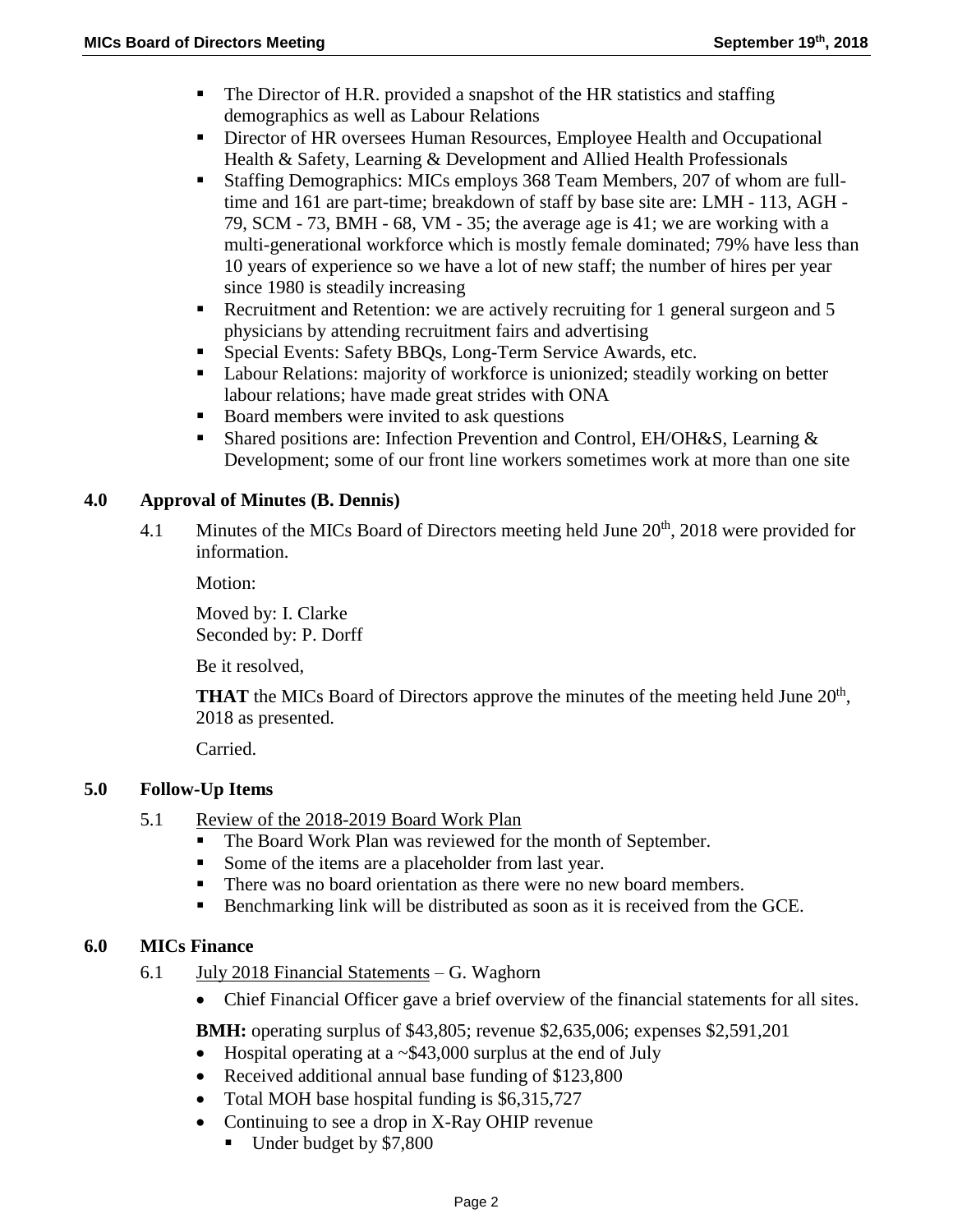- Last year's revenue at the end of July was \$17,069; this year's revenue at the end of July was \$7,182
- Salaries are  $3.12\%$  (\$41,024) below budget. This is mainly related to physiotherapy because we have not been able to fill the full time budgeted position. The clinical nutrition budget is over because we brought in extra staffing to deal with demands in LTC. Nursing salaries are up \$67,924 over the same period last year and were 1% below budget at the end of July.
- Benefit costs were running at 30% of salaries and were \$19,000 under budget at the end of July
- Supplies were 7%  $(\$37,342)$  over budget, attributed to 2 areas plant and private physician clinic
- Drugs and medical supplies are under budget by \$34,000 and are running consistent with costs for the same period last year.

**AGH:** operating surplus of \$186,474; revenue \$3,438,339; expenses \$3,251,865

- Hospital operating at a  $\sim$ \$186,000 surplus at the end of July
- Received additional annual base funding of \$163,400
- Total MOH base hospital funding is \$8,335,516
- The July Operating Statement reported a surplus of \$186,474. However, this was due to the cashing of AGH Investments to cover a cash flow shortage. By cashing in this investment, AGH realized a market gain which is recognized in income at time of transaction. The gain was approximately ~350,000. AGH already owed the partnership a significant amount of funds so some of the AGH investments had to be liquidated to reduce this and increase the overall MICs cash position.
- Patient revenue is  $36\%$  (\$32,170) under budget. Continuing to see a drop in X-Ray OHIP revenue
	- $\sim$ \$18,600 write down in receivables
	- X-ray OHIP revenue down \$3,000 from same period last year
	- Differential and copayment revenue is 29% over budget
	- Acute semi-private revenue over budget by  $\sim $13,000$
	- Chronic revenue over budget by  $$6,400$  (up  $~$41,000$  from last year, same period)
- Salaries are 4.95% (\$80,642) below budget. This is mainly related to ambulatory care (ER and clinics) and laboratory due to reduced call in costs associated with Point of Care Testing (POCT) and orientation costs.
- Benefit costs were running at 32.5% of salaries and were \$16,000 over budget at the end of July.
- Supplies were 18.5% (\$149,037) over budget, attributed to:
	- Non-urgent patient transportation costs
	- Referred out costs in lab (\$22,000 higher than same period last year) and lab supplies (POCT)
	- \$20,000 increase in referred out costs in X-ray
	- Plant maintenance costs are \$72,000 over budget but are running close to the same amount as last year for the same period.
- Drugs and medical supplies are under budget by \$18,000 and are running consistent with costs for the same period last year.

**SCM:** total revenue of \$1,665,923; total deficit of \$160,349; operational deficit of \$85,000

**LMH:** operating surplus of \$28,843; revenue \$2,118,920; expenses \$4,680,939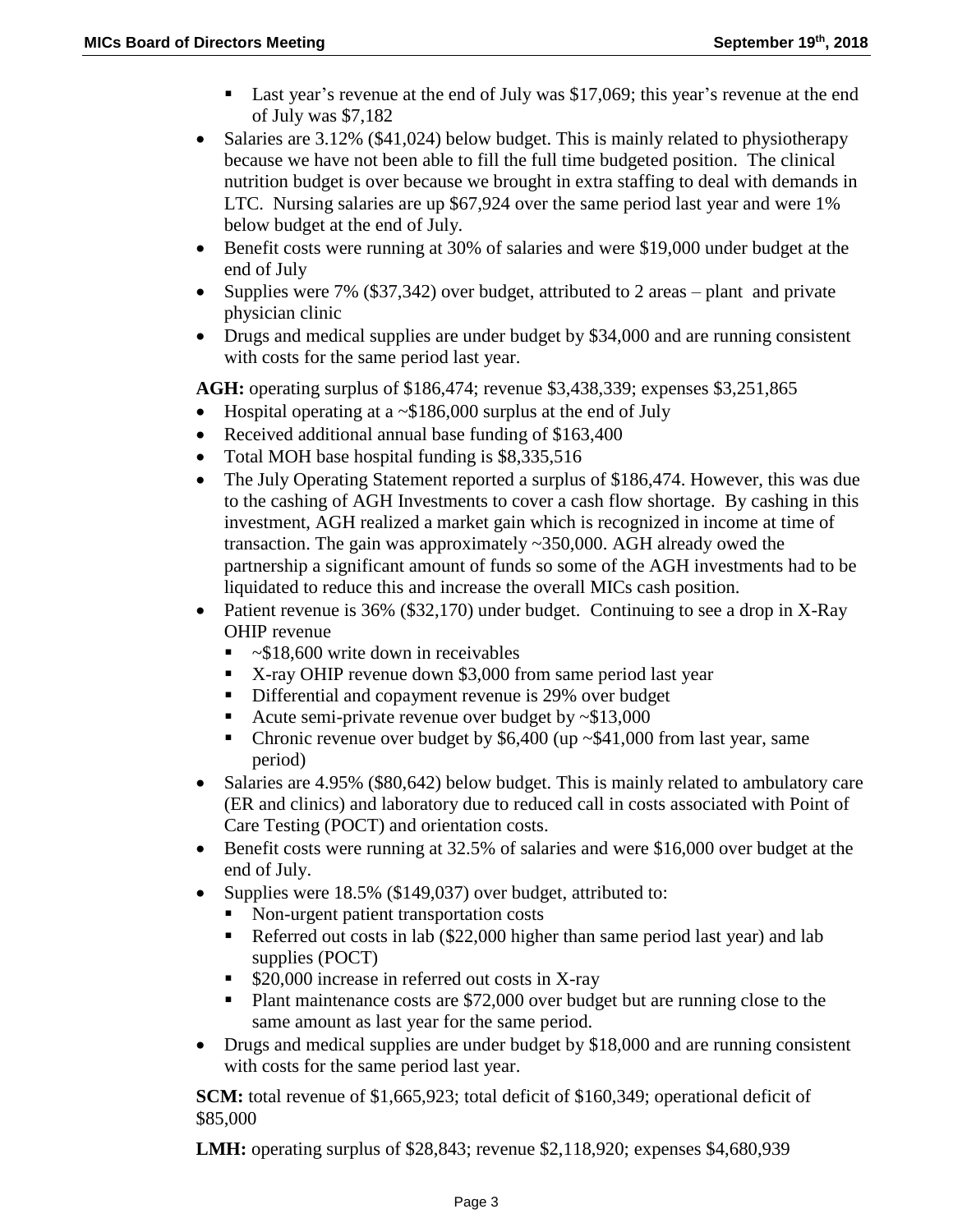- $\bullet$  Hospital operating at a  $\sim$  \$28,843 surplus at the end of July
- Received additional annual base funding of \$201,815
- Total MOH base hospital funding is \$10,340,654
- Patient revenue is basically breakeven
- Differential and Copayment revenue is 26% below budget
	- Acute semi-private revenue over budget by  $\approx 25,000$
- Chronic and ALC revenue under budget by \$40,000
- Investment income and miscellaneous recoveries are over budget by \$56,000
- Salaries are 4.26% (\$94,281) below budget. Acute inpatient nursing and diagnostic and therapeutic were under budget. In nursing, we have an unfilled NP position and OR costs were also down likely due to reduced summer hours. Lab, X-ray and Physio were all slightly under budget. We have not increased to a fulltime physiotherapist yet at LMH. Callback and overtime are up in maintenance. Sick time and orientation are up in dietary.
- Benefit costs were running at 30% of salaries and were \$30,000 under budget at the end of July
- Supplies were 8.0% (\$78,186) over budget, attributed to:
	- Non-urgent patient transportation costs
	- Referred out and equipment maintenance costs in lab and x-ray
- Drugs and medical supplies are under budget by \$35,000 and are running  $\sim$  \$27,000 higher than the same period last year.

**VM:** total revenue of \$908,622; operational deficit of \$28,169

Motion to approve July 2018 Financial Statements

Moved by: R. Onlock Seconded by: J. Papineau Be it resolved,

**THAT**, the MICs Board of Directors approve the July 2018 Financial Statements for Bingham Memorial Hospital, Anson General Hospital, South Centennial Manor, Lady Minto Hospital and Villa Minto as presented.

Carried.

- 6.2 Long-Term Care Operating Budgets G. Waghorn
	- Operating budgets are an internal document used for management reporting and do not have to be submitted to the ministry
	- SCM: expenses \$5,018,033; revenue \$5,022,206; variance of \$4,173; overall deficit of \$150,287 – breakeven budget
	- VM: expenses \$2,695,974; revenue \$2,497,903; variance of \$10,881; overall deficit of \$28,381; extra staffing for 4 additional beds is built into the budget

Moved by: S. Denault Seconded by: P. Dorff

Be it resolved,

**THAT**, the MICs Board of Directors approve the 2018-2019 long-term care budgets for South Centennial Manor and Villa Minto as presented.

Carried.

- 6.3 Transition to 18 Asset Management Update G. Waghorn
	- Investment tender was awarded to 18 Asset Management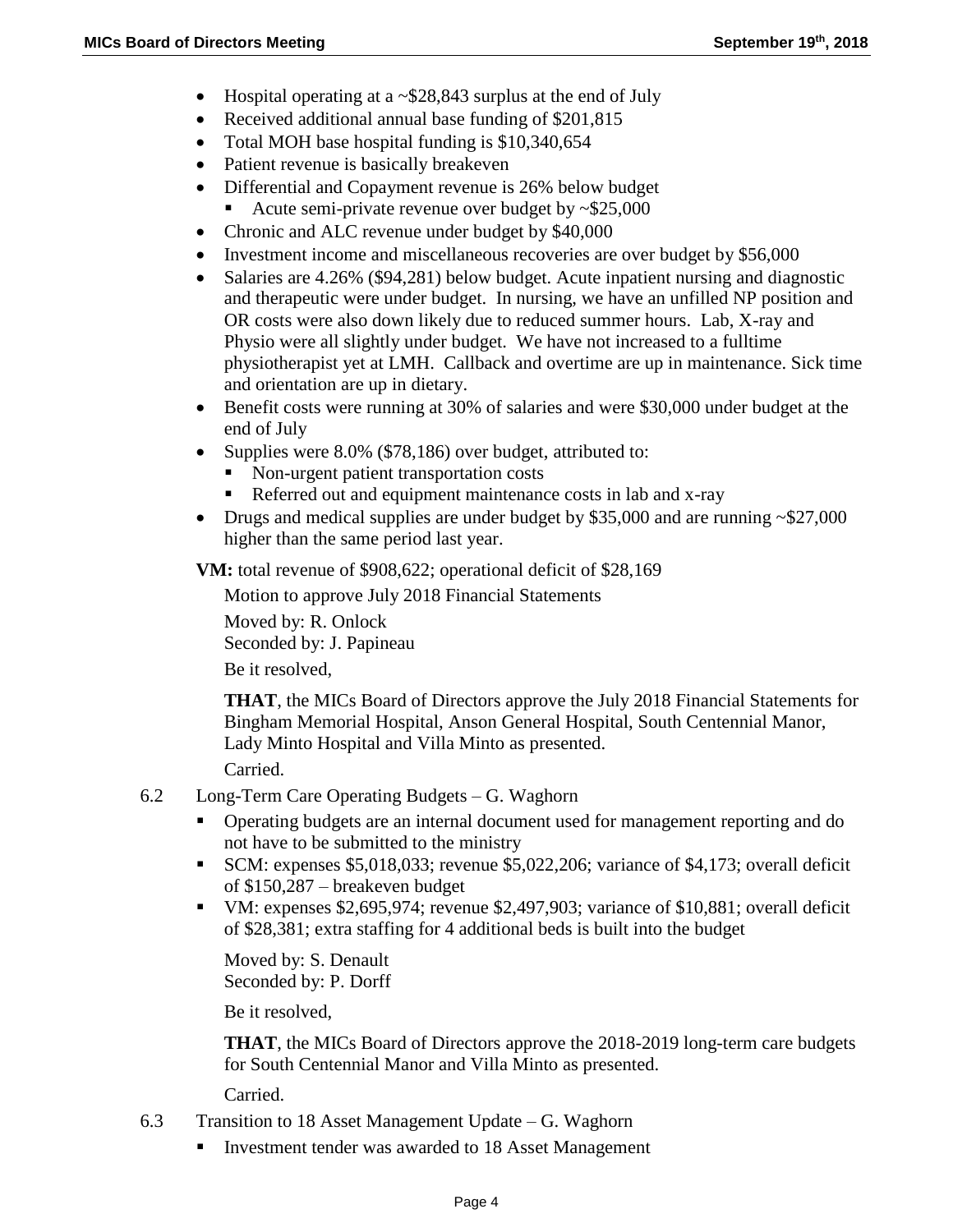- Gail has been busy over the summer getting everything set up
- She will be redrafting the investment policy statement
- Investment dollars sitting in the partnership are ready to be transferred over to 18 Asset Management

#### **7.0 Presentations/Reports** (B. Dennis)

- 7.1 Chief Executive Officer Report: (P. Chatelain)
	- The report was provided for information.
	- The CEO provided the following overview:
		- o Mayor Shea, CDSSAB and Paul met with the Hon. Vic Fedeli to discuss the SCM Redevelopment; he will meet with the Minister of Health to see what the status is
		- o Golf Tournament fundraiser was a success raising just under \$14,000 for the manor
		- o Treasury Board has implemented a wage freeze on Executive Compensation effective Aug.  $13<sup>th</sup>$ , 2018
		- o All HIRF funding has been put on hold by Progressive Conservative government; 2% increase in base funding has been received however
		- o Investment tender was awarded to 18 Asset Management
		- o Aggressively recruiting for five physicians and one general surgeon
		- $\circ$  Board retreat is scheduled for November 3<sup>rd</sup> at the Abitibi Golf Club
		- o Long-term service award dates have been set for all three communities
		- o Smooth Rock Falls CEO has retired
	- Board Members were invited to ask questions.
- 7.2 Chief Nursing Officer Report: (I. Boucher)
	- The CNO reported on the following items:
		- **Emergency Department:**
		- ER Wait Times: were able to extrapolate data from CIHI such as triage time all the way to physician assessment; ER wait time is for non-admitted CTAS  $4 \& 5$ patients; high wait time is often attributed to transfer wait time as patients are not discharged.
		- Inpatient Care: occupancy rates have decreased at AGH and LMH while BMH saw a slight increase from Q4 (2017-2018)
		- $\triangleright$  Ambulatory Services: oncology visits are up in Q1; Ontario Telehealth visits are down at all three sites
		- $\triangleright$  Pharmacy Services: automated dispensing unit is on hold due to delay in interface funding; OCP assessment of all three sites was completed in May; sterile compounding being reviewed by NAPRA (National Association of Pharmacy Regulatory Authorities); HPPG is looking for a region-wide solution to noncompliance which is linked to our chemotherapy program.
	- The CNO also provided a brief overview of clinical services initiatives and nursing department update; efforts continue to recruit more nurses; non-urgent transportation is still being provided by Platinum until further notice
	- Board members were invited to ask questions.
- 7.3 Finance Management Report: (S. Denault)
	- The AGH Treasurer attended a finance course in Toronto
	- He found the course very informative and worthwhile attending
	- His report was provided for information
	- Board members were invited to ask questions.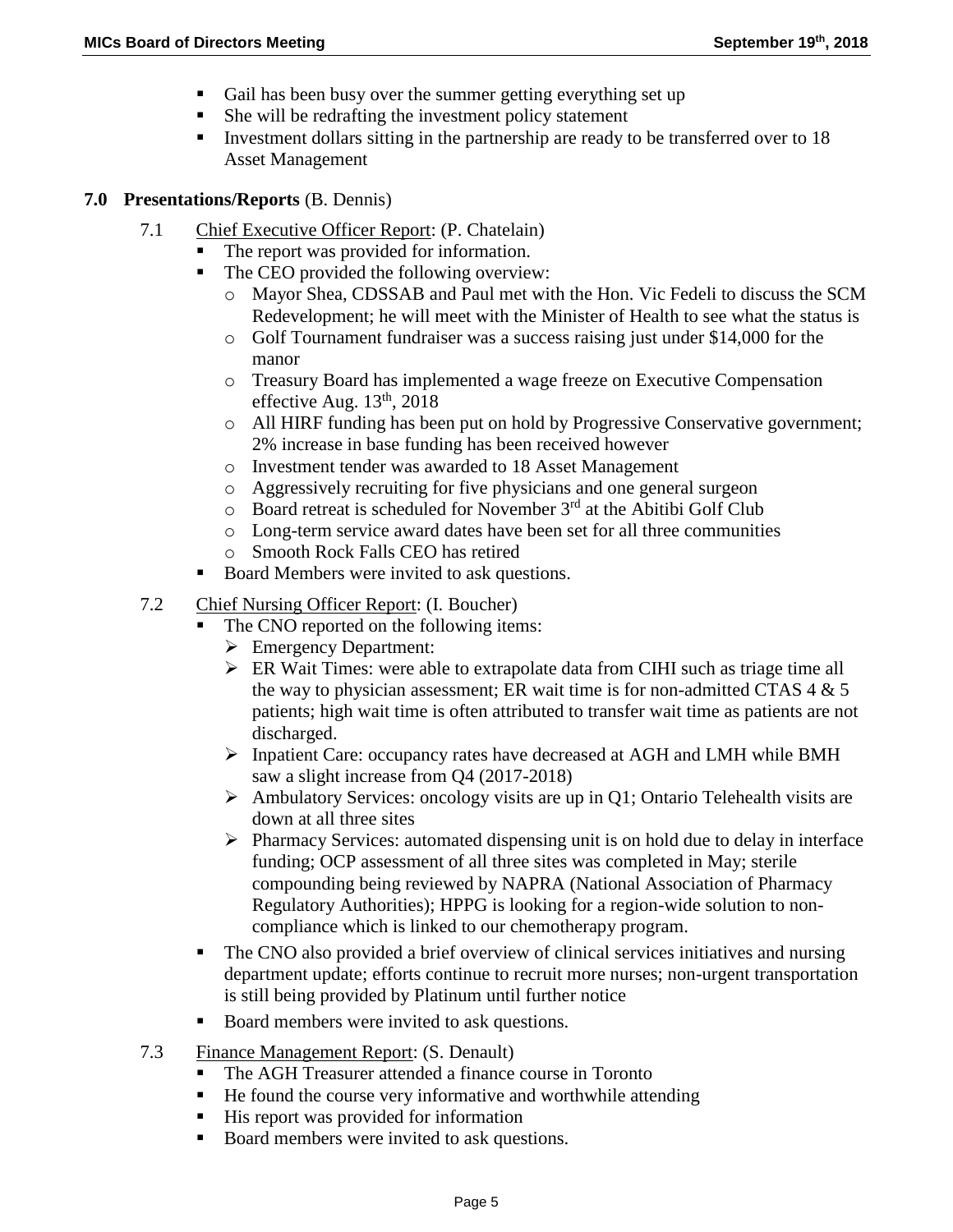### **8.0 Medical Staff** (Dr. S. Chiang)

- 8.1 Chief of Staff Report:
	- The report was provided for information.
	- Topics covered were:
		- OMA/Ministry of Health and Long-Term Care Negotiation Update: OMA is still negotiating but no agreement has been reached yet
		- Timiskaming Cochrane Local Education Group: education conference is being held on Nov. 2<sup>nd</sup>; theme is new diabetic guidelines and mental health in children
		- Medical Staff News: Dr. George is retiring Sept.  $20<sup>th</sup>$ ; an afternoon tea is being held for him at BMH and a farewell dinner at the Ding Ho will be held in the evening; Dr. Thomas has terminated his family practice in Iroquois Falls on Sept. 15<sup>th</sup>; he will provide locum services; Dr. Small is looking to remain for another two years in Cochrane.
- 8.2 Medical Advisory Committee Minutes
	- Minutes of the MICs MAC meeting held March  $21<sup>st</sup>$ , 2018 were provided for information
- **9.0 LHIN / MOHLTC Business** (P. Chatelain)
	- 9.1 N/A

### **10.0 MICs Quality Committee** (I. Boucher)

- 10.1 **Quality Committee Minutes** 
	- Minutes of the meeting held March  $14<sup>th</sup>$ , 2018 were provided for information.
- 10.2 Sentinel Events/Near Misses & Adverse Events
	- The hospital Critical Incident Report for Q1 was provided for information: no critical incidents were reported during this quarter
	- The LTC Critical Incident Report for Q4/Q1 was provided for information: top five incidents by category were reported; several abuse/neglect causing harm or risk of harm to resident reported in this reporting period; included resident to resident and staff to resident incidents; acute respiratory and enteric illnesses were reported at two facilities; injuries for which the resident was taken to hospital were fractures from falls; critical incident types that are included under other category include unplanned evacuation; environmental hazard; misuse/misappropriation of resident's money; missing resident (more than 3 hrs); improper/incompetent treatment of a resident that results in harm or risk to a resident
	- The Inpatient Client Experience Quarterly Scorecard for Q1 was provided for information.
	- The ER Client Experience Quarterly Scorecard for Q1 was provided for information.
	- The Resident Experience Quarterly Scorecard for Q1 was provided for information.
- 10.3 OIP and Key Indicators
	- The Hospital Quality Improvement Plan scorecard for 2018-2019 was provided for information: data available for first three bullets only  $-100\%$  of target for medication reconciliation at discharge was attained at all three sites for Q1; two of three hospitals reached their target for person experience and all three hospitals did not reach their target for total number of ALC inpatient days
	- The Long-Term Care Quality Improvement Plan scorecard for 2018-2019 was provided for information: the only data available for Q1 was provided for the 2nd bullet – Person Experience which received a green thumb for reaching its overall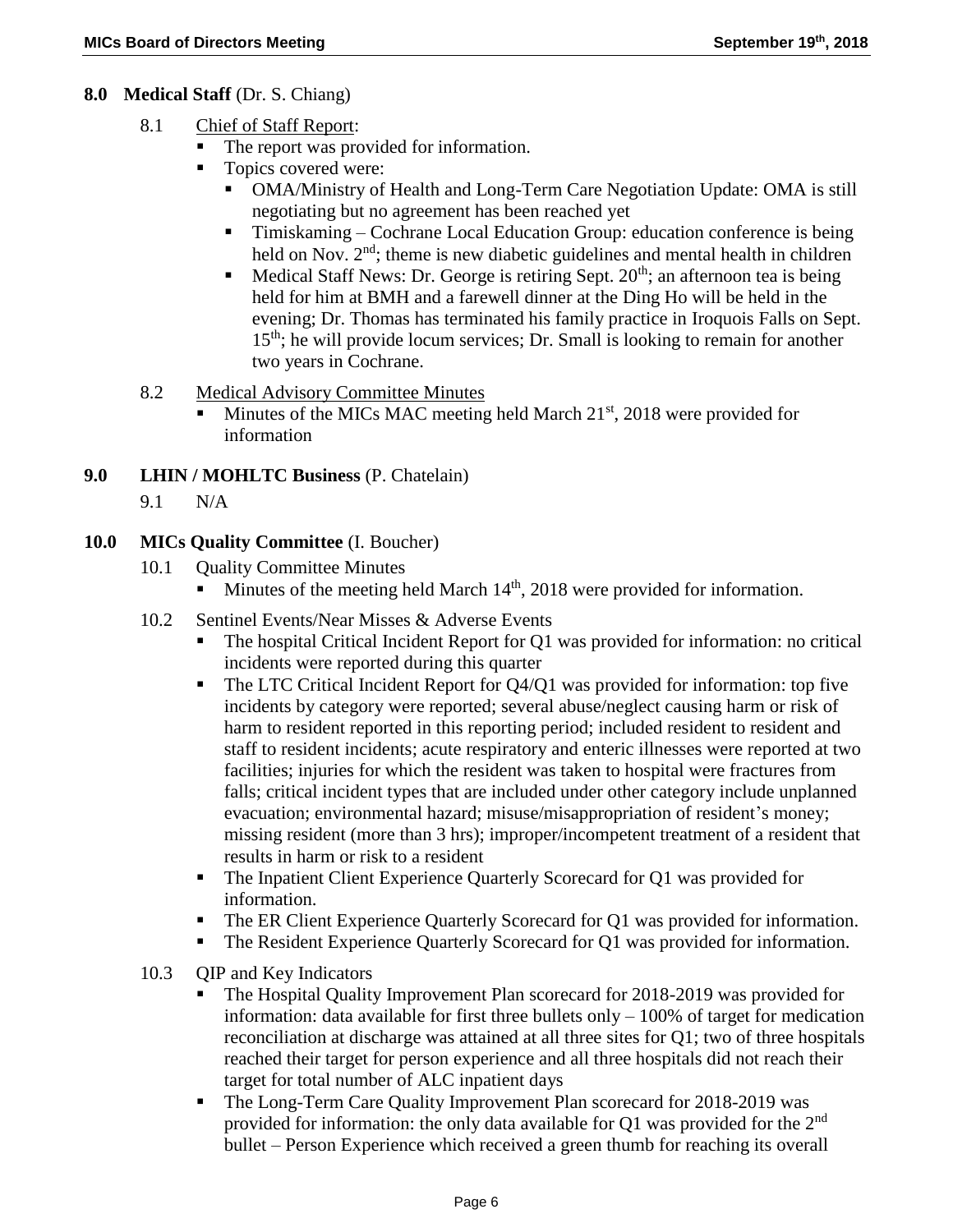target of more than 90%

#### **11.0 Site Business** (B. Dennis)

- 11.1 Anson General Hospital:  $\blacksquare$  N/A
- 11.2 Bingham Memorial Hospital:  $N/A$
- 11.3 Lady Minto Hospital:  $\blacksquare$  N/A
	-

### **12.0 Partnership Business** (Bob Dennis)

- 12.1 June 2018 Board Effectiveness Survey Results
	- 9 out of 14 surveys were submitted.
- 12.2 September Board Effectiveness Survey
	- The survey was emailed via Survey Monkey.
- 12.3 Fiscal Advisory Committee
	- There used to be such a committee but it was combined with another committee since the membership was the same for both committees
	- MICs will create a committee which will meet about twice a year
	- This will be discussed at the board retreat
	- Will add the CFO to the membership in the Terms of Reference

### **13.0 Board Committee Minutes**

13.1 N/A

### **14.0 In Camera**

14.1 Motion to go in camera

Moved by: I. Clarke Seconded by: D. Delaurier

- 14.2 Discussion of physician privileges
- 14.3 Motion to go out of camera

Moved by: P. Britton Seconded by: P. Dorff

- 14.4 Approval of physician's hospital privileges
	- Motion to approve courtesy privileges for Dr. Ru Jun Zhang who works for the Good Doctors via OTN and Amy Moland-Osbourne who is a midwife

Moved by: J. Papineau Seconded by: R. Onlock

Be it resolved,

**THAT** the MICs Board of Directors approve courtesy privileges for Dr. Ru Jun Zhang and Amy Moland-Osbourne as recommended by the MICs Medical Advisory Committee as presented.

Carried.